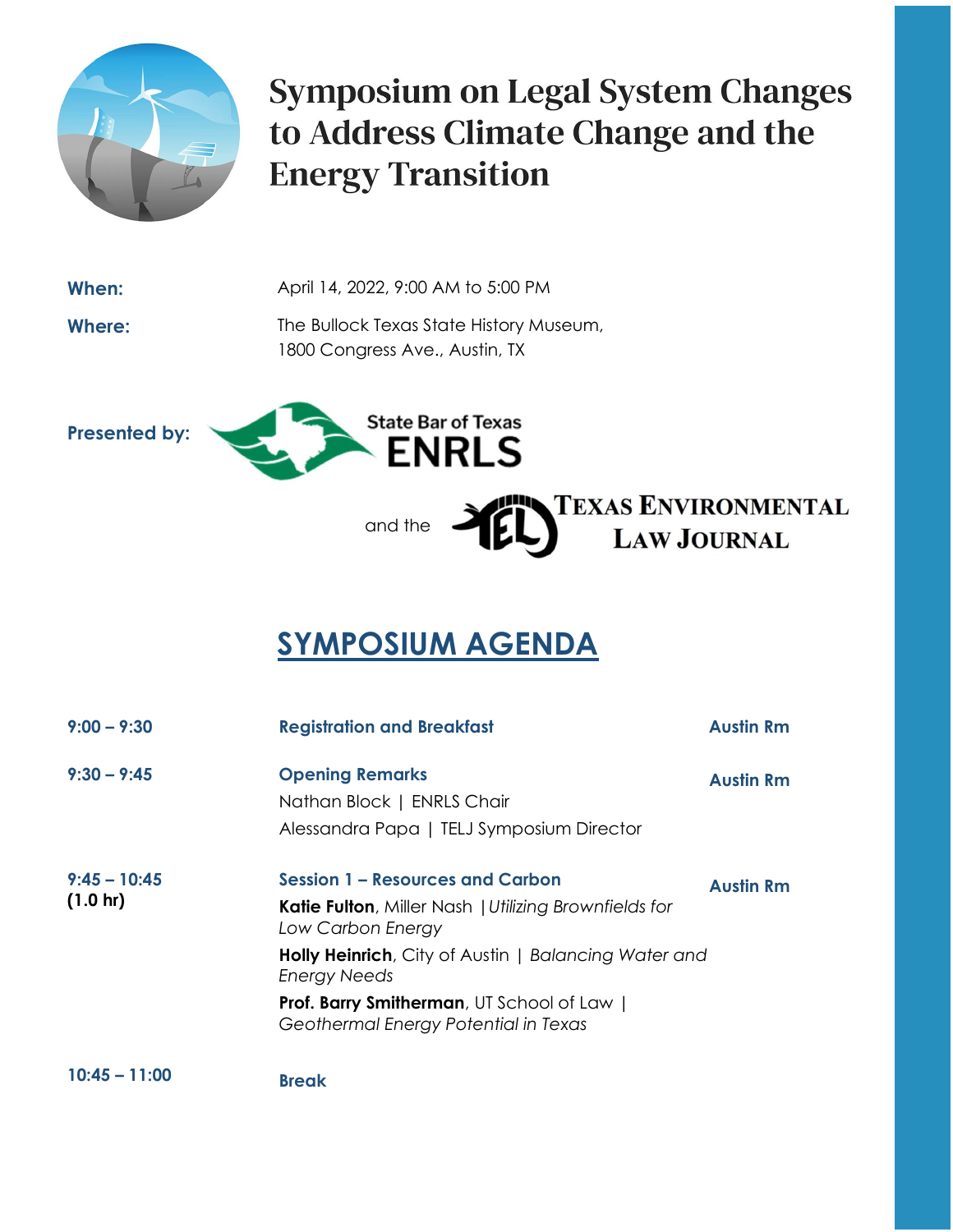| $11:00 - 12:00$<br>$(1.0 hr - Ethics)$ | <b>Session 2 - Corporate Responsibility</b><br>Paul Barker, Kirkland & Ellis   Corporate Board ESG<br>Literacy<br>Laura Folse, Corp. Director   Challenges of<br><b>Corporate Board Decision-making</b><br>Tracy Hester, Univ. of Houston Law Ctr.   Climate<br>Bankruptcy and Asset Shifting: Policy Without<br>Planning                                                                                                                                                                                                                                                                                                                                                                                                                                     | <b>Austin Rm</b>                                  |
|----------------------------------------|---------------------------------------------------------------------------------------------------------------------------------------------------------------------------------------------------------------------------------------------------------------------------------------------------------------------------------------------------------------------------------------------------------------------------------------------------------------------------------------------------------------------------------------------------------------------------------------------------------------------------------------------------------------------------------------------------------------------------------------------------------------|---------------------------------------------------|
| $12:00 - 1:15$<br>$(0.5 \text{ hr})$   | <b>Lunch and Keynote Address</b><br>Mike Gerrard, Sabin Center for Climate Change<br>Law, Columbia University   Pathways to Deep<br>Decarbonization (pre-recorded)                                                                                                                                                                                                                                                                                                                                                                                                                                                                                                                                                                                            | <b>Austin Rm</b>                                  |
| $1:15 - 2:30$<br>$(1.25 \text{ hr})$   | <b>Session 3A - Enabling the Energy Transition</b><br>Jayne Piana, Fletcher Yoder   Diffusion of Green<br>Tech Patents, Licenses, and Incentives<br>Andrea Forabosco, Energy Transition Officer, Intl.<br>Bar Assoc.   Playbook of Contract Terms for<br>Decarbonization<br><b>Anne Austin</b> , Pillsbury Winthrop   The Importance of<br><b>Optionality in Decarbonization Strategies</b><br><b>Session 3B - Evolving Legal Landscapes</b><br>Kathrina Gafycz, Student, CUNY Law School  <br>Conferring Youth Standing in Regulatory Systems<br>Madison Shaff, Student, Elizabeth Haub School of<br>Law, Pace Univ.   Intl. Law and Climate<br>Displacement<br><b>Carlos Evans</b> , City of Dallas   Municipal<br>Perspectives on Climate and Env. Justice | <b>Austin Room</b><br><b>Texas Spirit Theater</b> |
| $2:30 - 2:45$<br>$2:45 - 3:45$         | <b>Break</b><br><b>Session 4A - Transportation Electrification</b>                                                                                                                                                                                                                                                                                                                                                                                                                                                                                                                                                                                                                                                                                            | <b>Austin Room</b>                                |
| $(1.0 \text{ hr})$                     | <b>Jen-Ann Lee</b> , Student, Univ of Calif - Davis   Policies<br>and Potential for Transportation Electrification<br><b>Emily Leung</b> , GM Future Mobility - Americas, bp  <br>Market Realities for the Future of Mobility                                                                                                                                                                                                                                                                                                                                                                                                                                                                                                                                 |                                                   |

## Session 4B – CCUS in Texas

Texas Spirit Theater

Dr. Susan Hovorka, TX Bureau of Economic Geology | CCUS in Texas – Potential and Path Forward